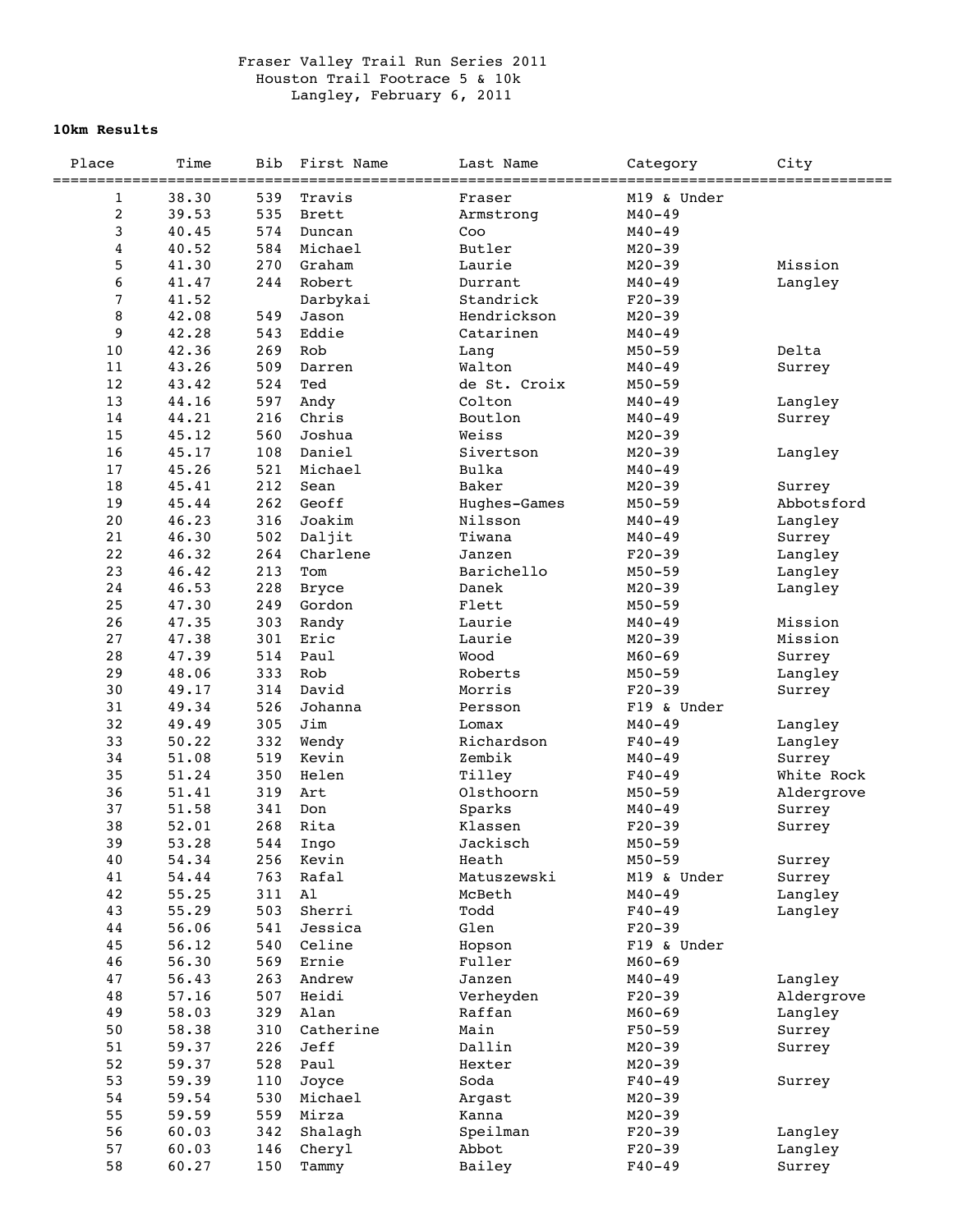| 59 | 60.30 | 477 | Kim          | Hastie      | $F40 - 49$ | Agassiz    |
|----|-------|-----|--------------|-------------|------------|------------|
| 60 | 62.05 | 91  | Sue          | $\tt F1om$  | $F40 - 49$ | Agassiz    |
| 61 | 62.09 | 267 | John         | Kennedy     | $M50 - 59$ | White Rock |
| 62 | 62.57 | 343 | Marlee       | St. Pierre  | $F20-39$   | Langley    |
| 63 | 62.58 | 39  | Jim          | Flom        | $M50 - 59$ | Agassiz    |
| 64 | 63.31 | 227 | Bernhard     | Dandyk      | $M50 - 59$ | Surrey     |
| 65 | 63.46 | 512 | Brian        | Williams    | $M40 - 49$ | Surrey     |
| 66 | 63.47 | 578 | Jessie       | Sherk       | $F20-39$   |            |
| 67 | 63.49 | 251 | William (Al) | George      | $M70+$     | Abbotsford |
| 68 | 63.51 | 148 | Jasbir       | Atwal       | $F50 - 59$ | Delta      |
| 69 | 63.51 | 306 | Louisa       | Lorimer     | $F50 - 59$ | White Rock |
| 70 | 64.12 | 511 | Richard      | Williams    | $M60 - 69$ | Langley    |
| 71 | 65.07 | 545 | Sharon       | Leitch      | $F40 - 49$ |            |
| 72 | 66.06 | 327 | Caroline     | Pors        | $F40 - 49$ | Surrey     |
| 73 | 66.10 | 501 | Peter        | Tilley      | $M50 - 59$ | White Rock |
| 74 | 66.43 | 100 | Gavin        | Robertson   | $M40 - 49$ | White Rock |
| 75 | 67.28 | 242 | Ben          | Dobranowsky | $M50 - 59$ | Surrey     |
| 76 | 68.39 | 322 | Leanne       | Perciballi  | $F40 - 49$ | Aldergrove |
| 77 | 68.42 | 517 | Sandy        | Zalit       | $F40 - 49$ | Cloverdale |
| 78 | 68.46 | 346 | Leah         | Strange     | $F40 - 49$ | Cloverdale |
| 79 | 70.53 | 531 | Susan        | Argast      | $F50 - 59$ |            |
| 80 | 71.05 | 554 | Laura        | Beatty      | $F20-39$   |            |
| 81 | 71.05 | 553 | Darcy        | Dyck        | $F20-39$   |            |
| 82 | 71.28 | 247 | Georgena     | Evans       | $F70+$     | Surrey     |
| 83 | 71.40 | 261 | Kimberley    | Hosler      | $F40 - 49$ | Langley    |
| 84 | 71.50 | 258 | Ingo         | Herysz      | $M50 - 59$ | White Rock |
| 85 | 72.29 | 565 | Amber        | MacDonald   | $F20-39$   |            |
| 86 | 72.58 | 214 | Tamara       | Billau      | $F40 - 49$ | White Rock |
| 87 | 74.43 | 115 | Kerri        | Swartz      | $F20-39$   | Chilliwack |
| 88 | 74.43 | 542 | Morgan       | Mercer      | $F20-39$   |            |
| 89 | 74.59 | 250 | Greg         | Forbes-King | $M50 - 59$ | Surrey     |
| 90 | 75.03 | 577 | Katy-Beth    | Young       | $F20-39$   |            |
| 91 | 75.43 | 515 | Sandy        | Wyndham     | $F60 - 69$ | Surrey     |
| 92 | 91.00 | 326 | Beth         | Pizor       | $F40 - 49$ | Abbotsford |
|    |       |     |              |             |            |            |

## **5km Results**

| Place | Time  | Bib | First Name | Last Name<br>============== | Category    | City            |
|-------|-------|-----|------------|-----------------------------|-------------|-----------------|
| 1     | 20.58 | 325 | Callum     | Pilgrim                     | F19 & Under | Abbotsford      |
| 2     | 21.16 | 345 | Leslie     | Stevens                     | $F40-49$    | Fort Langley    |
| 3     | 21.29 | 534 | Murray     | Fisher                      | $M40 - 49$  |                 |
| 4     | 21.34 | 586 | Will       | Tsai                        | M19 & Under |                 |
| 5     | 21.42 | 525 | Natalie    | Zinetti                     | $F40-49$    |                 |
| 6     | 22.12 | 570 | Austin     | McFarlane                   | M19 & Under |                 |
| 7     | 22.14 | 335 | Chris      | Scott                       | $M20 - 39$  | Surrey          |
| 8     | 22.39 | 523 | Maureen    | de St. Croix                | $F50 - 59$  |                 |
| 9     | 22.44 | 552 | Kristine   | Dodd                        | $F40-49$    |                 |
| 10    | 23.41 | 564 | Triston    | Helms                       | $M20 - 39$  |                 |
| 11    | 23.46 | 562 | Paul       | Helms                       | $M50 - 59$  |                 |
| 12    | 24.32 | 255 | Gavin      | Heath                       | M19 & Under | Surrey          |
| 13    | 24.33 | 334 | Louisa     | Scarlett                    | $F20-39$    | Vancouver       |
| 14    | 24.45 | 254 | Tanya      | Hautala                     | $F20-39$    | Surrey          |
| 15    | 24.47 | 240 | Sigai      | Demong                      | $M20 - 39$  | North Vancouver |
| 16    | 24.55 | 147 | Scott      | Abbot                       | $M40 - 49$  | Langley         |
| 17    | 25.04 | 348 | Ian        | Tate                        | $M40 - 49$  | Langley         |
| 18    | 25.13 | 576 | Cory       | Knox                        | $M20 - 39$  |                 |
| 19    | 25.37 | 320 | David      | Palmer                      | $M60 - 69$  | Langley         |
| 20    | 25.40 | 563 | Matt       | Christopherson              | $M20 - 39$  |                 |
| 21    | 25.40 | 551 | Roger      | Harrison                    | $M40 - 49$  |                 |
| 22    | 25.40 | 158 | Laurel     | Velardo                     | $F20-39$    | Surrey          |
| 23    | 25.52 | 349 | Mike       | Thachuk                     | $M40 - 49$  | Langley         |
| 24    | 25.53 | 546 | Peter      | Monds                       | $M40 - 49$  |                 |
| 25    | 26.06 | 220 | Melanie    | Chernoff                    | $F20-39$    | Langley         |
| 26    | 26.19 | 248 | Tracey     | Falconer                    | $F40 - 49$  | White Rock      |
| 27    | 26.25 | 317 | Sue        | Noble                       | $F40 - 49$  | White Rock      |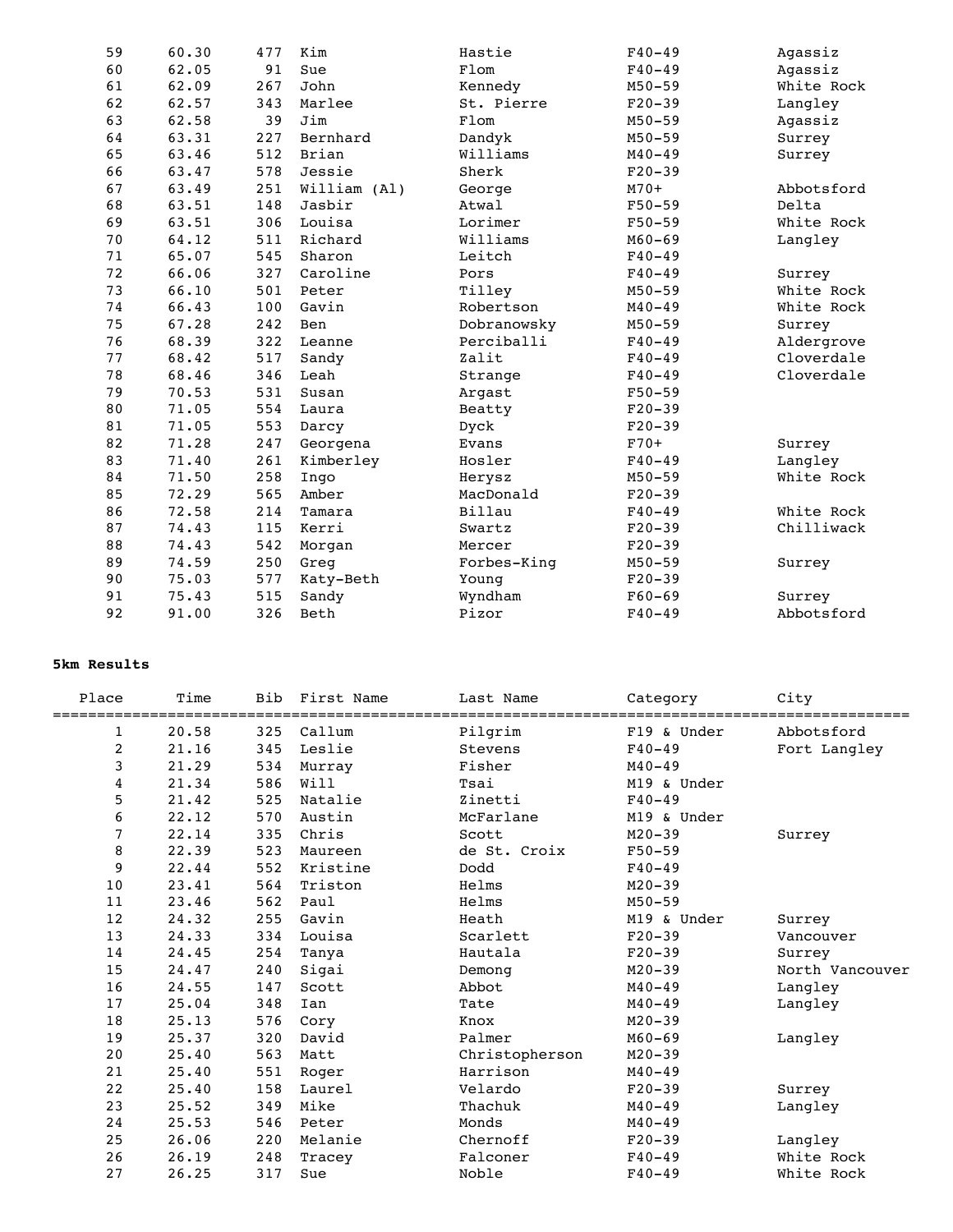| 28 | 26.55   | 555 | Geoff         | Funke         | $M20 - 39$  |            |
|----|---------|-----|---------------|---------------|-------------|------------|
| 29 | 27.30   | 561 | Bianca        | Lanerick      | $F20-39$    |            |
| 30 | 27.37   | 324 | Brenda        | Philip        | $F40 - 49$  | Langley    |
| 31 | 27.44   | 505 | Melissa       | Tschritter    | $F20-39$    | Langley    |
| 32 | 27.45   | 340 | Aime          | Snazel        | $F20-39$    | Langley    |
| 33 | 27.50   | 590 | Shelley       | Cameron       | $F40 - 49$  | Langley    |
| 34 | 27.51   | 538 | Chuck         | Notting       | $M50 - 59$  |            |
|    |         |     |               |               |             |            |
| 35 | 28.10   | 257 | Mike          | Henry         | $M40 - 49$  | Surrey     |
| 36 | 28.12   | 312 | Millie        | McKinnon      | $F40 - 49$  | Langley    |
| 37 | 28.50   | 513 | Miriam        | Williamson    | $F40 - 49$  | Surrey     |
| 38 | 29.06   | 506 | Shelley       | Vanichuck     | $F20-39$    | Abbotsford |
| 39 | 29.13   | 568 | Melissa       | Rogerson      | $F20-39$    |            |
| 40 | 29.13   | 344 | Ellen         | Hall          | $F50 - 59$  | Langley    |
| 41 | 29.36   | 266 | Kerrie        | Keats         | $F20-39$    | Vancouver  |
| 42 | 29.41   | 323 | Angie         | Persaud       | $F20-39$    | Surrey     |
| 43 | 29.43   | 585 | Nick          | Mueller       | $M20 - 39$  |            |
| 44 | 29.44   | 550 | Deani         | Hiles         | $F40 - 49$  |            |
| 45 | 29.57   | 566 | Graham        | Robins        | $M20 - 39$  |            |
| 46 | 30.00   | 536 | Penny         | Pataki        | $F40 - 49$  |            |
|    |         |     |               |               |             |            |
| 47 | 30.00   | 537 | Brandyn       | Pataki        | M19 & Under |            |
| 48 | 30.04   | 557 | Connor        | McKinnon      | M19 & Under |            |
| 49 | 30.23   | 328 | Brenda        | Prokopich     | $F40 - 49$  | Surrey     |
| 50 | 30.23   | 529 | Monica        | Dahl          | $F20-39$    |            |
| 51 | 30.29   | 548 | Travis        | Cook          | M19 & Under |            |
| 52 | 30.29   | 547 | Mitchell      | Cook          | M19 & Under |            |
| 53 | 30.29   | 224 | Dan           | Cook          | $M40 - 49$  | Abbotsford |
| 54 | 30.43   | 579 | Terri         | Hough         | $F40 - 49$  |            |
| 55 | 30.44   | 229 | Malissa       | Danek         | $F20-39$    | Langley    |
| 56 | 31.07   | 572 | Jennifer      | Waugh         | $F20-39$    |            |
| 57 |         | 225 | Carol         |               | $F40 - 49$  |            |
|    | 31.14   |     |               | Crossen       |             | Surrey     |
| 58 | 31.15   | 218 | Carla         | Carvalho      | $F40 - 49$  | Chilliwack |
| 59 | 31.16   | 215 | Adrianne      | Boulton-Funke | $F20-39$    | Surrey     |
| 60 | 31.18   | 508 | <b>Brenda</b> | Walker        | $F50 - 59$  | White Rock |
| 61 | 31.18   | 246 | Sue           | Edmondson     | $F40 - 49$  | Surrey     |
| 62 | 31.23   | 253 | Karen         | Haugland      | $F20-39$    | White Rock |
| 63 | 31.33   | 31  | Tom           | Dent          | $M40 - 49$  | Surrey     |
| 64 | 31.33   | 30  | Dianne        | Dent          | $F50 - 59$  | Surrey     |
| 65 | 31.50   | 245 | Susan         | Eaton         | $F40 - 49$  | Abbotsford |
| 66 | 32.16   | 573 | Emily         | Leung         | $F20-39$    |            |
| 67 | 32.16   | 571 | Sasha         | Myers         | $F20-39$    |            |
| 68 | 32.19   | 230 | Rob           | Daniel        | $M70+$      | Burnaby    |
|    |         |     |               |               |             |            |
| 69 | 32.22   | 239 | Ross          | Davidson      | M60–69      | Surrey     |
| 70 | 32.27   | 556 | Mikaela       | Lynch         | F19 & Under |            |
| 71 | 33.00   | 533 | Dara          | Rait          | $F20-39$    |            |
| 72 | 33.44   | 304 | Nadia         | Lee           | $F20-39$    | Mission    |
| 73 | 33.57   | 532 | Nicole        | Whelen        | $F20-39$    |            |
| 74 | 33.57   | 331 | Karen         | Raz           | $F40 - 49$  | Chilliwack |
| 75 | 34.02   | 504 | Holly         | Trickett      | $F20-39$    | Langley    |
| 76 | 34.45   | 307 | Terry         | Luck          | $M20 - 39$  | Surrey     |
| 77 | 34.55   | 321 | Melanie       | Paul          | $F20-39$    | Vancouver  |
| 78 | 35.16   | 527 | Kim           | Hexter        | $F20-39$    |            |
|    |         |     |               |               |             |            |
| 79 | 35.29   | 302 | Tracy         | Laurie        | $F40 - 49$  | Mission    |
| 80 | 35.42   | 221 | Jack          | Chernoff      | $M60 - 69$  | Langley    |
| 81 | 35.56   | 308 | Liz           | Lynch         | $F50 - 59$  | Chilliwack |
| 82 | 35.56   | 54  | Lisa          | Hughes        | $F40 - 49$  |            |
| 83 | 35.57   | 580 | Greg          | Hughes        | $M40 - 49$  |            |
| 84 | 36.21   | 522 | Dave          | Firby         | $M40 - 49$  |            |
| 85 | 42.10   | 582 | Gagin         | Lally         | $F20-39$    |            |
| 86 | 42.10   | 222 | Paul          | Chung         | $M20 - 39$  | Langley    |
| 87 | 43.08   | 581 | Meena         | Lally         | $F20-39$    |            |
| 88 | 43.08   | 583 | Katie         | Latrielle     | $F20-39$    |            |
|    |         |     |               |               |             |            |
| 89 | 43.08   | 217 | Roxane        | Brown         | $F40 - 49$  | Abbotsford |
| 90 | 61.12   | 558 | Kristy        | Crnkovich     | $F20-39$    |            |
| 91 | 61.12   | 107 | Martie        | Silver        | $F20-39$    | Surrey     |
| 92 | 61.12   | 337 | Melanie       | Searcy        | $F20-39$    | Surrey     |
| 93 | No Time | 313 | Mike          | McLeary       | $M20 - 39$  | Delta      |